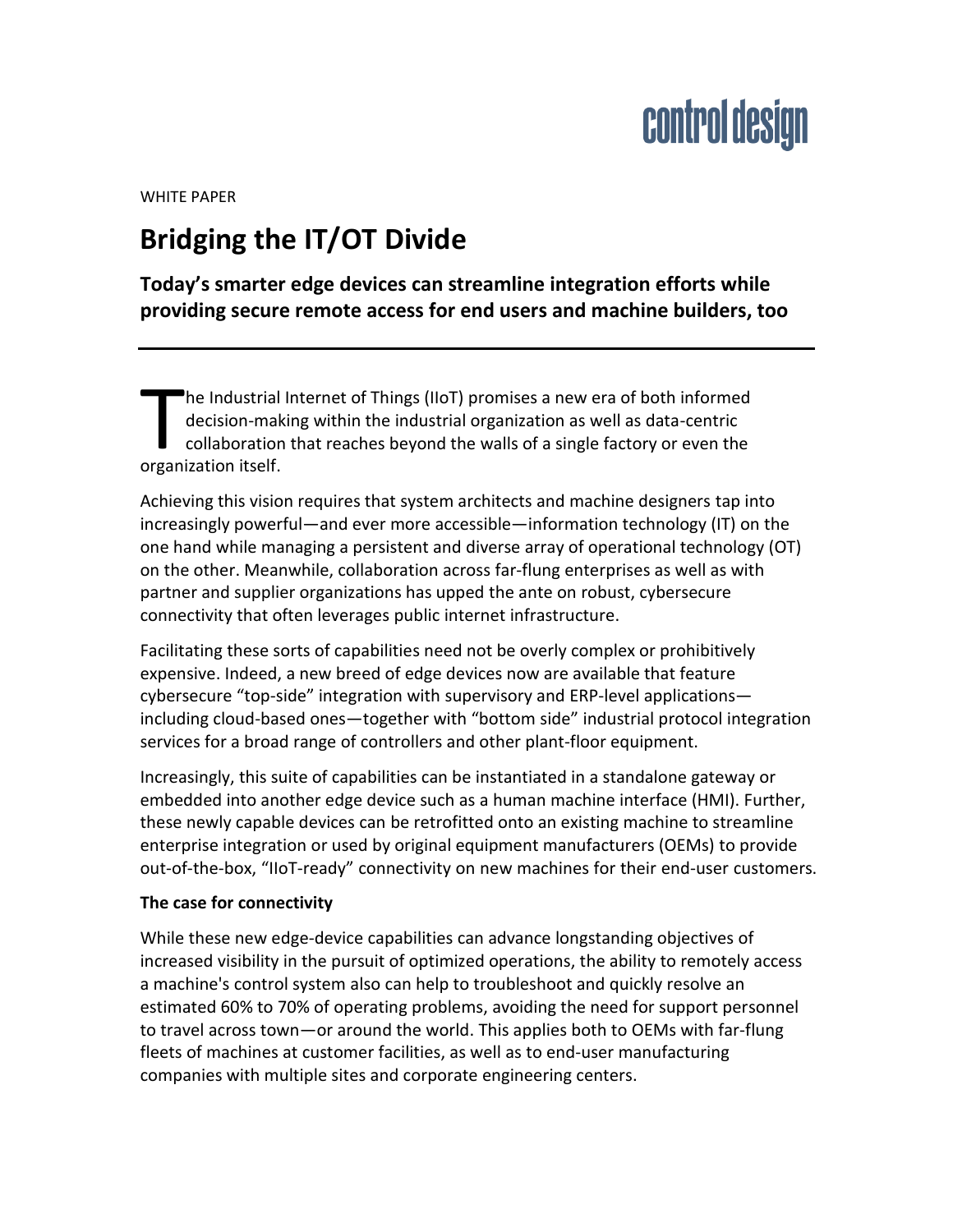The types of problems that can derail production often don't require fixing the machine as much tweaking its programming or other parameters, for example, to accommodate changes in raw materials, machine wear or other production inputs that may have shifted over time. But it's not just the cost of travel that's saved; speedy issue resolution means less downtime and a faster return to full production. And on those occasions when an in-person service call is required, remote visibility can help ensure that the person with the right skills, the right parts and the right tools is sent—increasing the odds of a "fix on first visit" outcome.

The pressures driving industry to adopt remote access strategies have only intensified in recent years as industry faces the continued loss of subject matter experts to retirement. The expertise of those remaining must be stretched over a larger installed base of production machines that is often increasingly global in nature. Further, machine builders are realizing that remote access opens up a new vista of pro-active and preventive services it can bring to bear on behalf of its customers.



*Figure 1. The integration of numerous proprietary plant-floor protocols remains an important function at the interface between OT and IT systems*

### **A foundation of protocol integration**

When considering the ability of an edge device to enable remote connectivity and other aspects of IIoT functionality, the connectivity needs of legacy OT technology cannot be neglected. Connectivity to the broad diversity of often proprietary protocols represented by controllers and other plant-floor devices is the bread-and-butter of the industrial human-machine interface (HMI) and industrial PC community, and established players in the space have developed drivers that number in the hundreds. Ethernet as well as RS-232 and RS-485 serial interfaces may be needed depending on the application, and OT device driver support requirements remain as numerous as there are device suppliers in the space (Figure 1).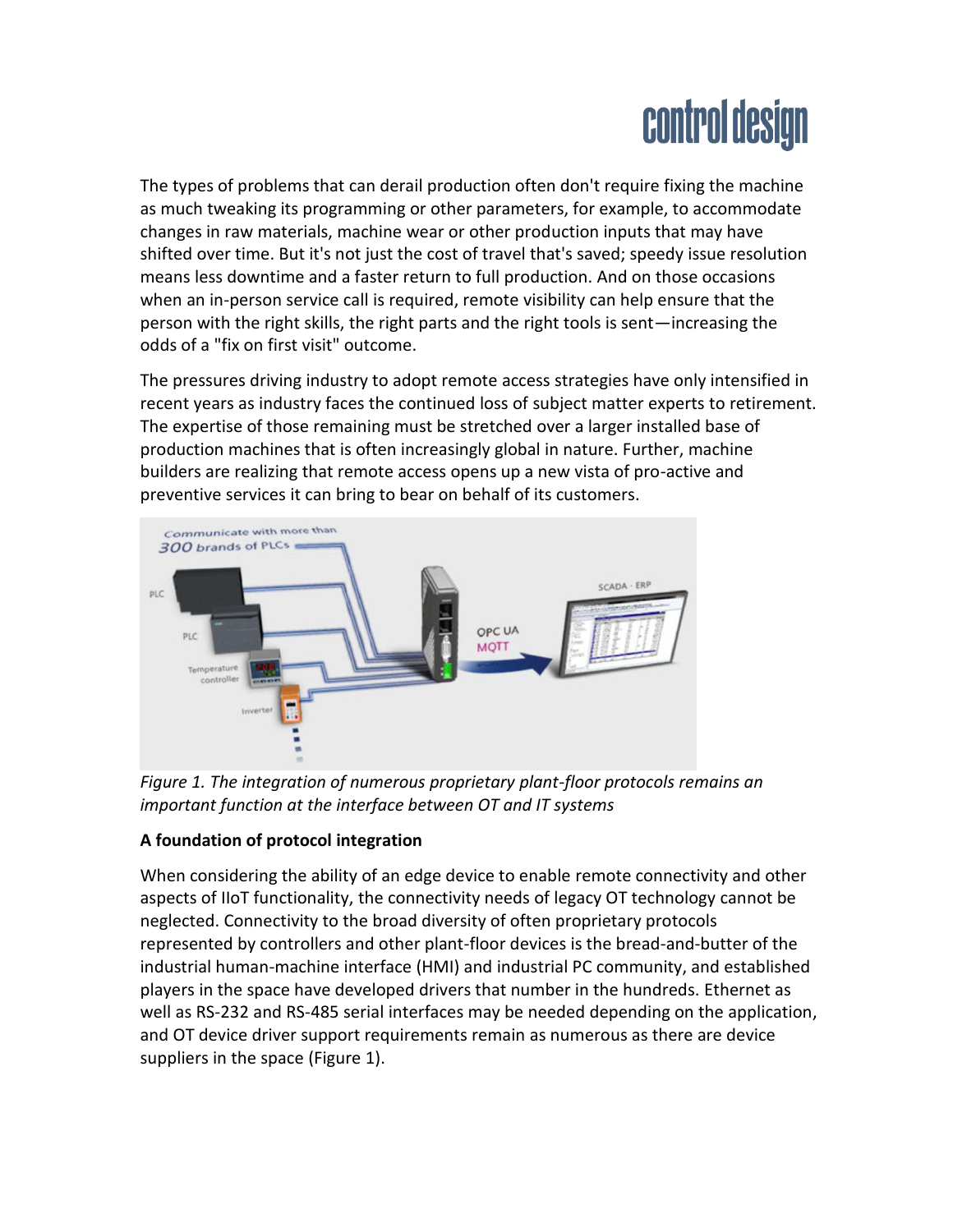**O**ther HMI-level functionalities should be considered as well, even if no local HMI display is needed. These include event logging and scheduling, intra-device communication and coordination, as well as arithmetic and logical functions as needed for local data manipulation and analysis.

### **Standards secure top-side communication**

The top-side integration of plant-floor data with supervisory control, ERP and even cloud-based applications is where IT technology has advanced more quickly and is perhaps less familiar to seasoned OT professionals. Here, in addition to familiar Ethernet and internet standards, other messaging and integration approaches such as MQTT and OPC UA have established themselves as key standards.

OPC UA in particular has been codifed by the international community as the IEC 62541 standard, and is specifically cited within the Reference Architecture Model for Industrie 4.0 (RAMI 4.0) as standard protocol for IIoT systems because of its information modelling and platform-independent communication capabilities. And while both OPC UA and MQTT have come to the fore as IIoT enablers, they each have deep roots in the industrial space.



*Figure 2. Because both OPC UA and MQTT support TLS/SSL technology for assuring the integrity and confidentiality of communications, they're a good choice for integration efforts that must leverage the public internet to provide connectivity between disparate locations or to partner organizations.*

Long before it helped to enable Facebook Messenger, MQTT was developed in the late 1990s for the satellite-based monitoring of oil and gas pipelines. In short, MQTT (which stands for Message Queue Telemetry Transport) is a low-overhead, publish-subscribe messaging protocol that uses a broker to manage the publishing of, and subscription to,